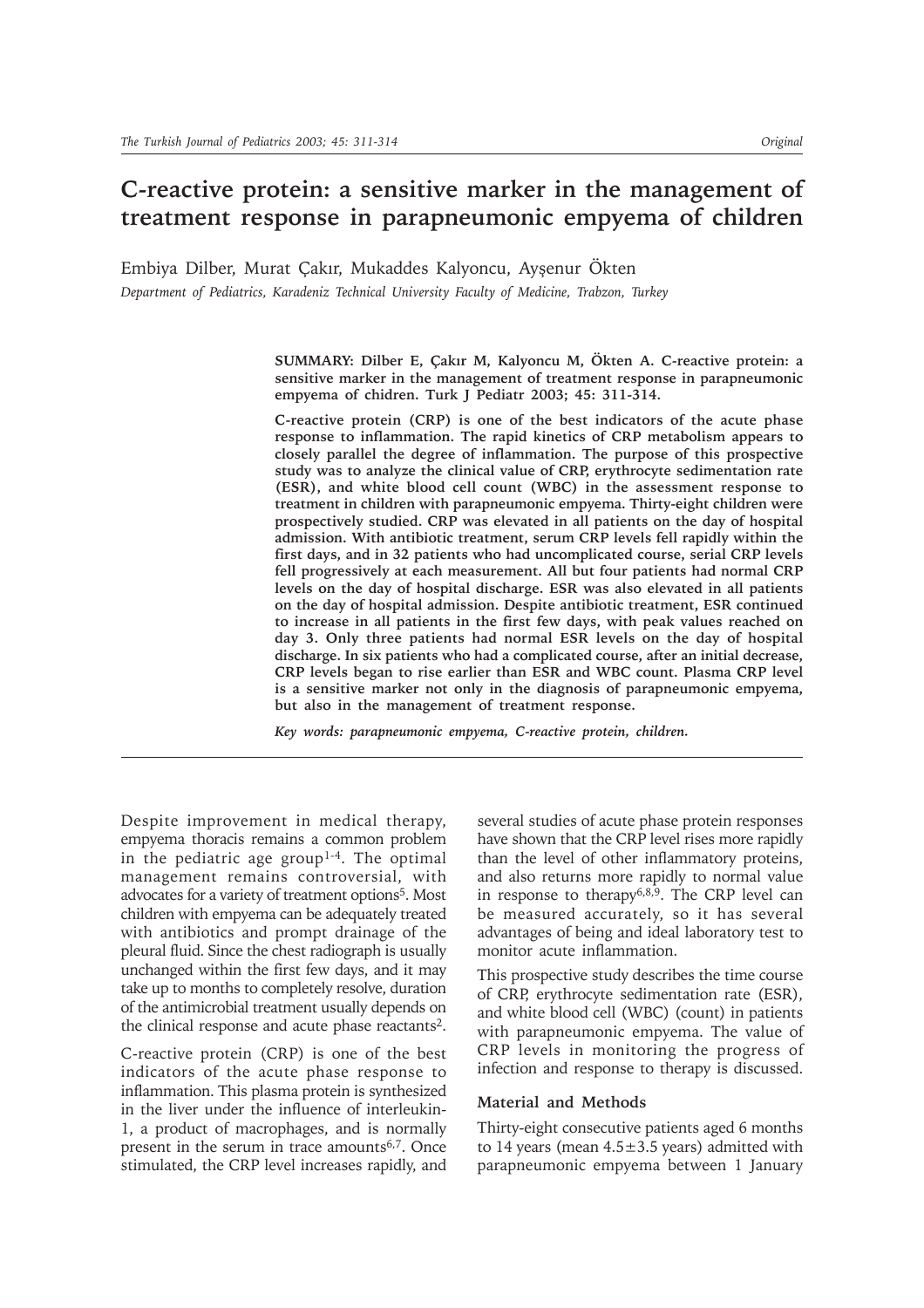2001, and 31 June 2002 were prospectively studied (Table I). Informed consent was obtained and the study protocol was approved by the University Ethical Committee.

**Table I.** Symptoms, Physical Findings and Some Clinical Characteristics of the Patients

|                                                                  | No.            | $\%$            |
|------------------------------------------------------------------|----------------|-----------------|
| Number of patients                                               | 38             |                 |
| Male<br>Female                                                   | 14<br>24       | 37<br>63        |
| Common symptoms                                                  |                |                 |
| Fever                                                            | 34             | 89              |
| Cough                                                            | 28             | 74              |
| Respiratory difficulty                                           | 21             | 55              |
| Chest pain                                                       | 11             | 30              |
| Physical findings<br>Decreased breath sounds<br>Dyspnea<br>Rales | 31<br>26<br>13 | 83<br>68<br>34  |
| Previous antimicrobial treatment                                 | 11             | 30              |
| Bacteriologic isolations<br>S pneumonia<br>S aureus              | 16<br>9<br>7   | 42<br>2.4<br>18 |
| Chest tube drainage<br>Decortication                             | 23<br>3        | 61<br>8         |

The diagnosis of empyema required one of the following criteria: 1) grossly purulent pleural fluid or pleural fluid with WBC count ≥10x109/L with a predominance of segmented neutrophils documented by thoracentesis; 2) positive pleural fluid culture or Gram stain; or 3) pleural fluid pH<7.10 and lactate dehydrogenase >1.000 U/L with an appropriate clinical history and physical signs. Needle aspiration was performed in all patients for emptying pleural fluid and diagnostic studies were made. If the pleural fluid was not drained or reaccumulated, thoracostomy tube drainage was performed. Thirty-two patients had an uneventful course and were discharged from hospital on a mean of  $16±5$  days (range, 12-34 days). Of the six patients with complicated course, three had decortication.

The cultures were obtained from both the pleural space and blood. An etiologic agent was established in 16 patients: nine had Streptococcus pneumonia infection and seven had Staphylococcus aureus infection. All children received intravenous antibiotics, usually a broad spectrum penicillin and an aminoglycoside for the first seven days. With culture results, antibiotics were changed if indicated.

C-reactive protein was measured quantitatively by nephelometric method at the time of hospital admission and on days 3, 5 7, 10, 15, 20, 30, and 40. ESR was measured by the conventional Westergren tube method on the same days as CRP. A normal CRP value is less than 0.35 mg/dl, and for ESR, less than 20 mm/h. The WBC count was performed using a Coulter counter at the time of hospital admission and on days 5, 10, 15, 20, and 30. A normal WBC count is less than  $12x10<sup>9</sup>/L$ .

# **Results**

All patients had pyrexia and 89% had elevated WBC ( $>12x10^9/L$ ) at the time of presentation. On admission, the mean WBC count was 19.4±7.3x109/L (range 7.4x109/L to 35x109/L), and it returned to normal value in a median time of 10 days (range 5 to 15 days).

Plasma CRP levels were elevated in all patients on the day of hospital admission, with a mean value of  $18.6 \pm 6.4$  mg/dl (range 6 mg/dl to 30 mg/dl). There was no significant difference in CRP between those patients in whom a causative organism was or was not identified. With antimicrobial treatment, serum CRP levels fell rapidly within the first days, and in those patients with an uncomplicated course, serial CRP levels fell progressively at every check (Table II, Fig. 1). Plasma CRP levels returned to normal in  $88\%$  (34) of the patients (<0.35 mg/dl) on the day of hospital discharge. The other four patients also had CRP levels less than 2.04 mg/dl. The mean time required for CRP to reach normal value was  $16±4$  days (range 10 to 30 days).

**Table II.** Mean Value (±SD) of Serum C-Reactive Protein (CRP), Erythrocyte Sedimentation Rate (ESR), and White Blood Cell (WBC) Counts in Parapneumonic Empyema in Children

| Time | $CRP$ (mg/dl)  | $ESR$ (mm/h) | WBC $(x109)$   |
|------|----------------|--------------|----------------|
| $1*$ | $18.6 \pm 6.4$ | $73 \pm 18$  | $19.4 \pm 7.3$ |
| 3    | $14.1 \pm 5.3$ | $90 \pm 16$  |                |
| 5    | $9.3 \pm 4.5$  | $79 + 15$    | $13.8 \pm 4.8$ |
| 7    | $5.9 \pm 3.9$  | $68 \pm 13$  |                |
| 10   | $3.1 \pm 2.2$  | $62 \pm 16$  | $8.7 \pm 2.9$  |
| 15   | $1.1 \pm 0.5$  | $50 \pm 15$  | $7.8 \pm 1.6$  |
| 20   | $0.6 \pm 0.5$  | $35 + 15$    | $7.4 \pm 1.5$  |
| 30   | < 0.35         | $20 \pm 11$  | $7.3 \pm 1.2$  |
| 40   | < 0.35         | $10+9$       |                |

\* The day of admission is day 1.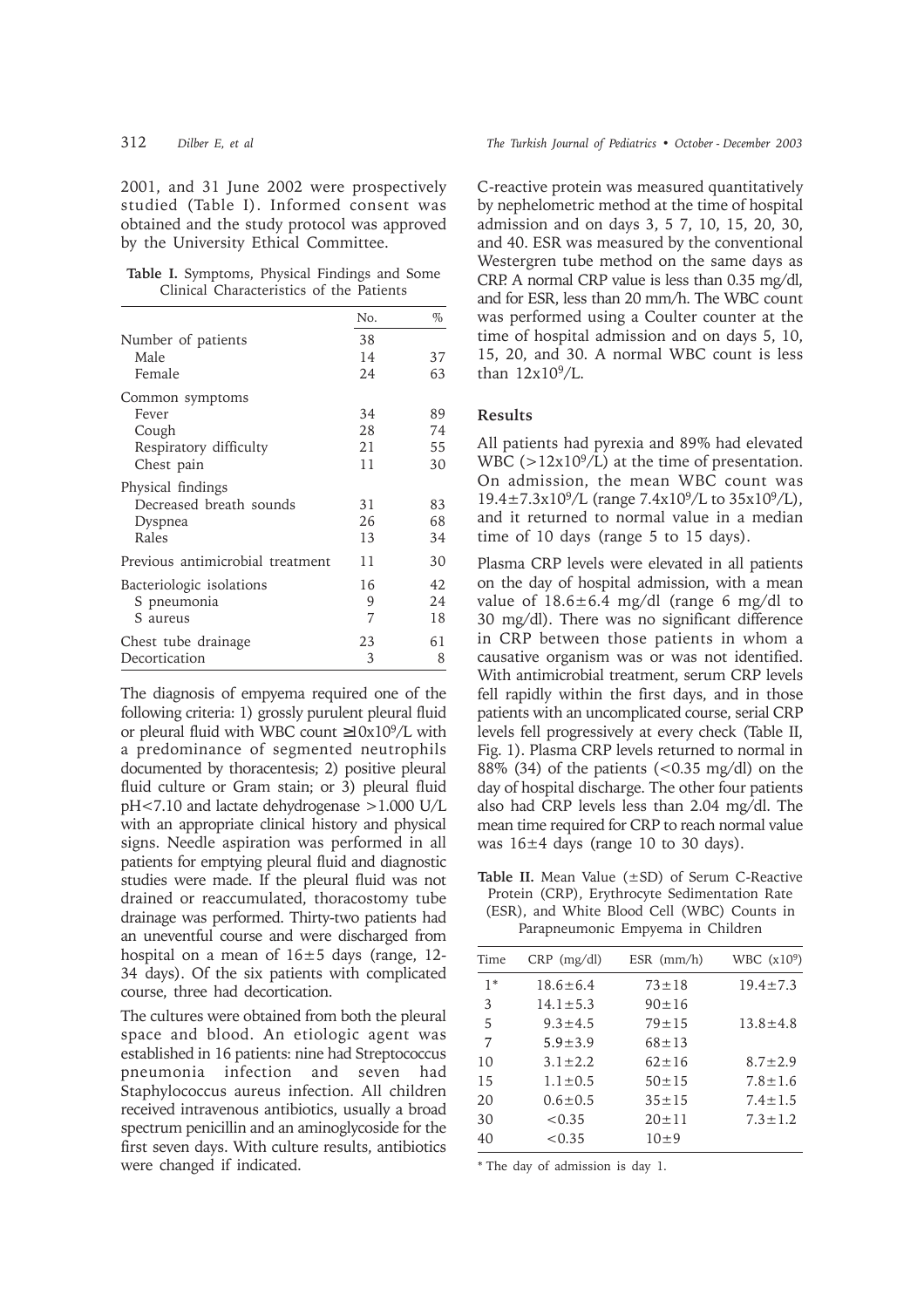

**Fig. 1.** Serial follow-up of C-reactive protein (CRP), erythrocyte sedimentation rate (ESR) and white blood cell count (WBC) (means  $\pm$  SEM) in parapneumonic empyema in children.

Erythrocyte sedimentation rate was also initially elevated in all patients, with a mean value of  $73\pm18$  mm/h (range 50 mm/h to 119 mm/h). Despite antibiotic treatment, ESR continued to increase in all patients in the first three to five days, reaching a mean peak value of  $90\pm16$  mm/h (range 65 mm/h to 121 mm/h). In 68% of patients who had uncomplicated course it began to decrease on the fifth day and in 32% on the seventh day. Only three patients had normal ESR on the day of hospital discharge. At that time, the mean ESR was  $42 \pm 1$  mm/h (range 12 mm/h to 68 mm/h). The mean required for ESR to reach the value of 20 mm/h or less was 27±6 days (range 15 to 40 days).

In six patients who followed a complicated course, the plasma CRP level fell in association with the initial clinical recovery, then began to rise again. In all patients who had complicated course, CRP began to rise earlier than ESR and WBC. All these patients needed antibiotic change and three had decortication.

## **Discussion**

Our study emphasizes the importance of sequential measurements of WBC count and CRP levels, especially in the management of parapneumonic empyema. Within two days of successful therapy, the CRP levels showed a marked reduction, which was interpreted as an indication that the inflammation was subsiding. Regular determination of CRP levels also proved useful in detecting complications by showing secondary elevation, which was earlier than with other inflammatory markers. Thus, a low CRP level may help in deciding on an early discharge from the hospital with confidence.

Serum CRP levels have been used in the management of other infections<sup>10,11</sup>. However, serial CRP level has not been previously studied in parapneumonic empyema. All patients admitted to hospital with parapneumonic empyema had an elevated CRP level at the time of hospital admission. In 88% of the patients who had an uncomplicated course it returned to normal on the day of hospital discharge. The clinician can therefore be assured by a falling CRP level that treatment is effective. In patients with a complicated course, an early fall in CRP levels was followed by a progressive increase, earlier than the rise seen in ESR. So, sequential CRP determinations were also helpful in early detection of impending complication. Although all patients also had elevated ESR on admission, only three of the 32 patients had normal ESR on the day of hospital discharge. Despite the appropriate antibiotic treatment, ESR continued to increase in all patients in the first three to five days. Thus, in the monitoring of the treatment response, ESR is not a suitable marker in parapneumonic empyema, as seen in previous studies<sup>12,13</sup>.

Erythrocyte sedimentation rate is the most commonly used clinical laboratory test to measure the acute phase response<sup>14</sup>. However, it has several disadvantages that prevent it from being an ideal laboratory test to monitor acute